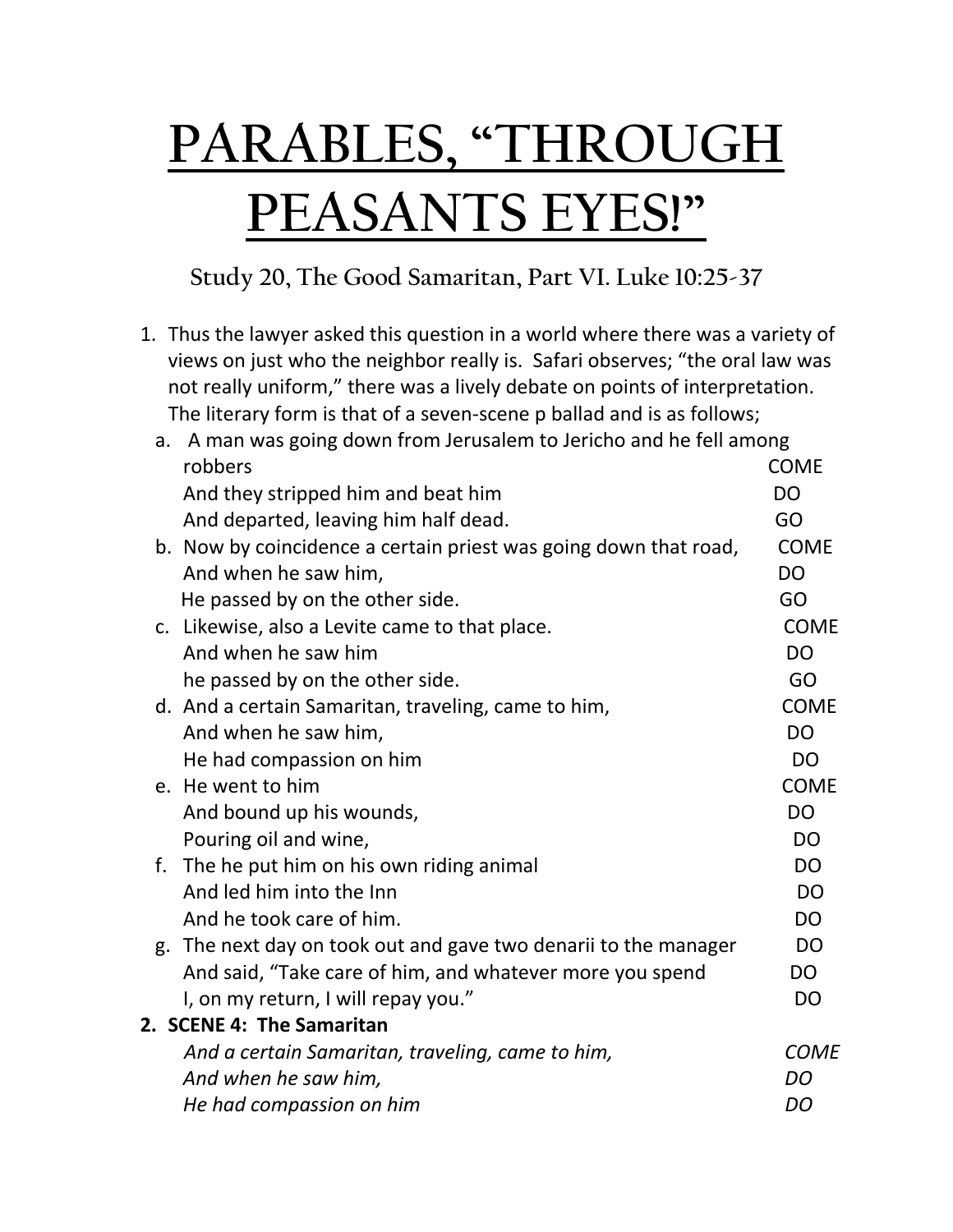- 3. As in the p of Luke 14 and 20, we are dealing with the progression of three characters. After the priest and Levite, the audience is expecting a Jewish layman. (Jeremias). Not only is this a sequence, but as we have seen, these three classes of people officiated at the temple. Even as delegations of priests and Levite went to Jerusalem and returned after their specified 2 weeks, so also, "The delegation of Israel," went up to serve with them. After their terms of service one would naturally expect all three to be on the road returning home. The listener hears the  $1<sup>st</sup>$  and  $2<sup>nd</sup>$  and expects the 3<sup>rd</sup>, this sequence is interrupted much to the amazement of the audience, the 3<sup>rd</sup> man is the hated Samaritans. Heretics and schismatics are usually despised more than unbelievers. This animosity is reflected in the wisdom of Ben Sirach, who wrote about 200 B.C.. "*There are two nations that my soul detests and the third is not a nation of all; the inhabitants of Mt. Seir, the Philistine and the stupid people at Shechem.*
- 4. The Samaritans are classed with the Philistines and the Edomites. The Mishna declares, 'He that eats with the Samaritans is like on who eats with the flesh of swine.' At the time of Jesus, this bitterness between Jews and Samaritans is intensified by the Samaritans as they have defiled the temple during Passover a few years prior by scattering human bones in the temple court.' (Josephus). Oesterley observes; 'The Samaritans were publically cursed in the synagogues and a petition was daily offered up to God praying that the Samaritans might not be partakers of eternal life.'
- 5. Jesus could have told a story about a noble Jew assisting a hated Samaritan. Such a story could have been emotionally absorbed by the audience, rather than have the hated Samaritan as the hero. The present writer can only confess that in twenty years he has not had the courage to tell a story to the Palestinians about the noble Israeli, nor a story about he the noble Turk to the Armenians. Only one who has lived in the bitterness of a community with such a hated enemy can understand fully the courage of Jesus in making the despised Samaritan as morally superior to the religious leadership of the audience. Thus Jesus speaks to one of the deepest hatreds and painfully exposes it. ("P are iron fist in a ......... ........").
- 6. The Greek word, compassion has the root word 'innards' inside of it. It is a very strong word in Greek and Semitic imagery (Bailey). Indeed, the Samaritan has a deep, 'gut level reaction' to the wounded man. The Old Syriac version reflects the intensity of this word by translating, "He was compassionate to him and showed him mercy." He is bound by the same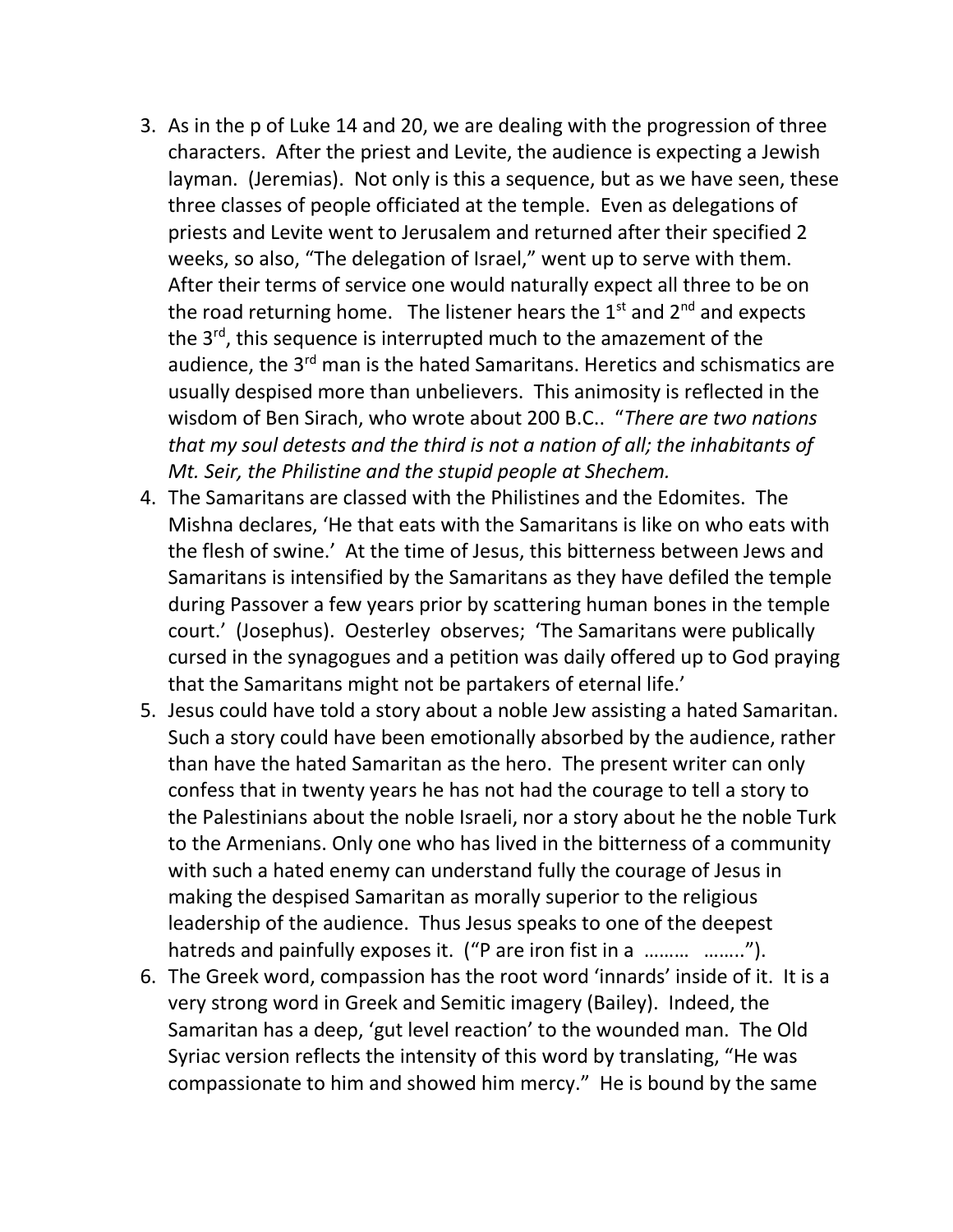Torah that also tells him that his neighbor is his countryman and kinsman. He is traveling in Judea and is less likely for him than for the priest and the Levite that the anonymous wounded man is a neighbor. In spite of this, *HE*  is the one who acts.

- 7. The text has a clear progression as we move from the scenes. The priest *goes down the road*, the Levite *comes to the place*. The Samaritan *comes* to the man. Derrett observes; he too risks contamination, which if it incurred extends to his animals and wares. With at least one animal and quite likely more as will be noted, and perhaps some goods, he is a prime target for the same robber who just might respect a priest or Levite as a 'man of religion,' but will have no hesitation in attacking a hated Samaritan.
- 8. The Samaritan has one advantage. As an outside he is not influenced by Jewish law as a Jewish layman who is influenced by the action of the priest or Levite. We don't know which way he is going. If he is going uphill, then he is keenly aware of the priests and Levites (in)actions. If he is traveling downhill, like the Levite, he too knows who is ahead of him. Thus like the Levite, he might say, "this unconscious man is a Jew and the Jews have left him to die. Why should I get involved?" As we will note, if he does get involved he may face retaliation from the family and friends of the Very Jew he is aiding. In spite of all of these considerations he feels deep compassion for the wounded man and that compassion is immediately translated into concrete actions.
- 9. SCENE 5: First Aid *He went to him,*

*And bound up his wounds, Pouring on oil and wined.* 

- 10.The center of the p displays the unexpected appearance of the compassionate Samaritan. The rest of the action is the expression of that compassion. In this scene the Samaritan offers the first aid, the Levite failed to give him.
- 11.As in many of the p, the language is deceptively simple. The Samaritan must first clean and soften the wounds with oil and then disinfect them with wine, and finally bind them. However, this is not the order of the phrases in the text. The binding of the wounds is mentioned first. Granted the Greek syntax makes the actions simultaneous. But the Syriac and Arabic version without exception give us two past tenses-he bound up and poured. These translations make the peculiar order the actions even more